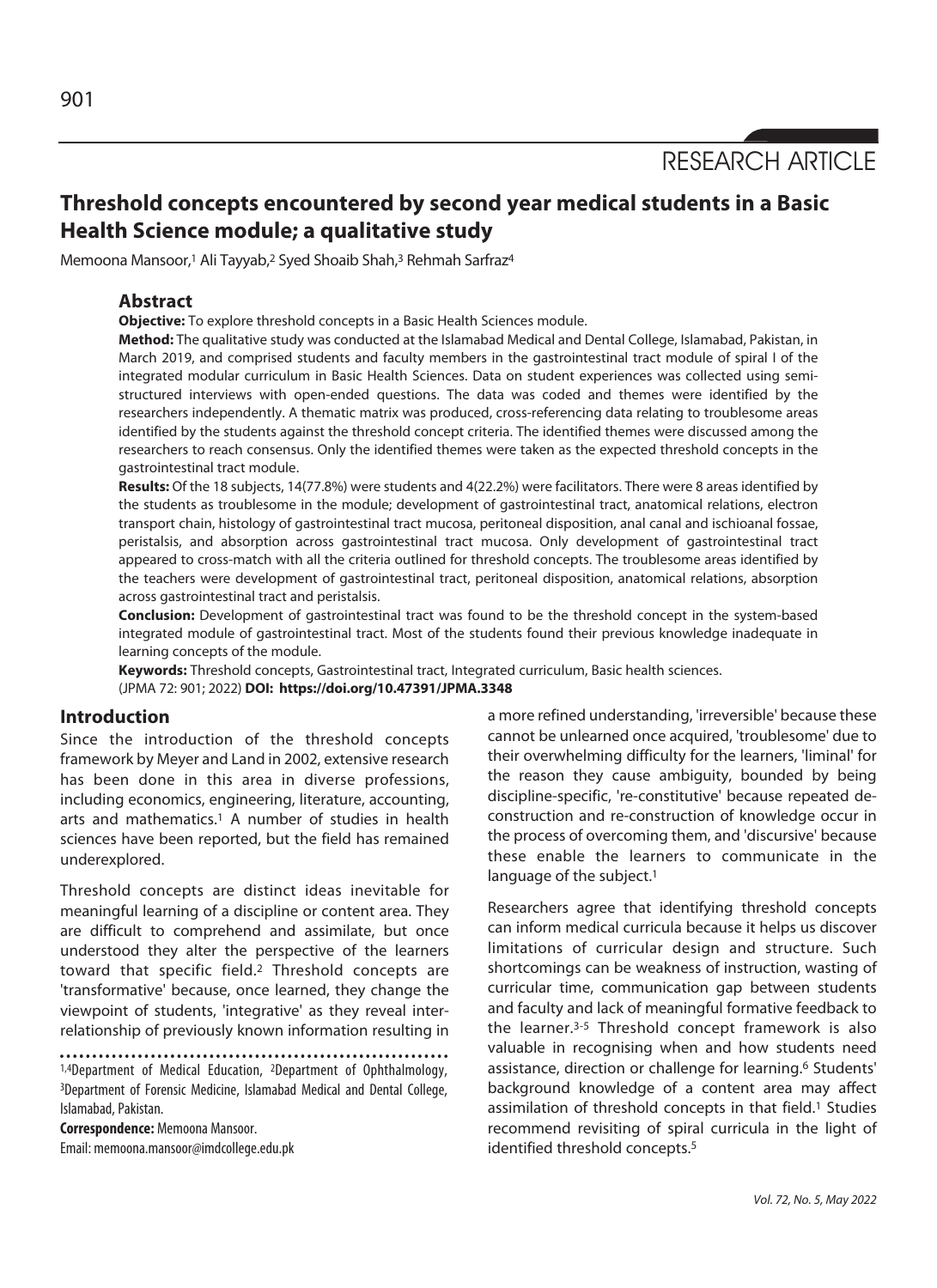Most of the studies targeting threshold concepts in medical education have been done in Europe, the United States and Australia, focussing on identifying threshold concepts in either clinical subjects or soft disciplines, including ethics, professionalism and professional identity formation.3,7,8 Several studies are carried out without direct student involvement in identifying the threshold concepts.9

Robust curricular reforms are under way in Pakistan with an obvious drive to adopt and implement an integrated curriculum in Basic Health Sciences. Identifying threshold concepts in medical education thus demands particular attention because such initiatives can guide the curricular goals and decision-making. The current study was planned to determine threshold concepts in gastrointestinal tract (GIT) module of second year undergraduate medical programme in Pakistan.

## **Subjects and Methods**

The qualitative study was conducted at the Islamabad Medical and Dental College (IMDC), Islamabad, Pakistan, in March 2019. After approval was obtained from the institutional ethics review board, the sample was raised using purposive sampling technique. Those included were students of second year of the medical undergraduate programme and faculty members of Basic Health Sciences regardless of age and gender. The faculty members were instructors with at least two-year experience of facilitating academic sessions in small group discussions (SGDs) and laboratory classes, and were also involved in the planning of academic activities and assessments.

The curriculum at the study institution is at level 7 (correlation) of Harden's integration ladder.10 At this level, integrated instruction is done along with subject-based teaching to give a holistic picture to the students. The curriculum for the first three years is organised in two spirals with horizontal integration of pre-clinical subjects. Spiral I spans first two years of learning with horizontal integration of Anatomy, Physiology and Biochemistry, spiral II covers third year with the integration of Pathology, Pharmacology and Forensic Medicine. Each spiral is divided in blocks and each block has two or more system-based integrated modules. GIT module was selected for the identification of threshold concepts due to student feedback from previous year and also because of the fact that second year medical students are more familiar with the system of teaching and more confident with the use of terms etc. It was module VI in spiral I. It dealt with Anatomy, Applied Physiology and biochemistry. It was organised around five themes based

on clinical conditions related to anterior abdominal wall and GIT. SGD was the most frequently relied upon method of instruction, followed by large-group sessions to cover patients with hernia, achlasia, peptic ulcer, intestinal obstruction, and chronic liver disease.

Qualitative approach of phenomenology was adopted because the idea was to explore the experiences of students while facing and overcoming challenging concepts in this particular module.11 These experiences were explored with the help of an interview guide with a standardised script. The questions were developed after literature search and all questions of the interview were open-ended.7 Seven questions were designed for the students, and nine for the faculty. Interviews were conducted after the conclusion of the GIT module. A written informed consent was obtained before the interview and a brief introduction of the threshold concepts was given to the participants. All interviews were face-to-face and lasted 12-15 minutes each, and were recorded with the permission of the participants. There were no repeat interviews. All interviews were conducted in the conference room of the Department of Medical Education (DME) by the principal investigator who had an active role in curriculum planning and faculty development activities, while her non-involvement in active teaching reduced the element of bias and pre-suppositions.

All the interviews were conducted bilingually in English and Urdu. The audio files were transcribed first by the interviewer. The conversation/ sentences in Urdu were translated into English while transcribing. The transcribed data was then reviewed by the other researchers one by one who suggested corrections/modifications which were done with consensus. Manual coding and thematic analysis was done for data analysis.

The team identified the troublesome areas from the answers to question number 1. Grouped them under similar themes; coded and themed each answer verbatim to identify the criteria of threshold concept it apparently expressed; and produced a matrix cross-referencing data related to troublesome areas with data meeting particular threshold concepts criteria.

The identified themes were discussed among the researchers to reach consensus. Troublesome concepts which appeared to have all the six criteria of being reconstitutive, liminal, integrative, discursive, transformative and irreversible were taken as threshold concepts in the GIT module.

# **Results**

Of the 100 eligible students approached 14(14%) agreed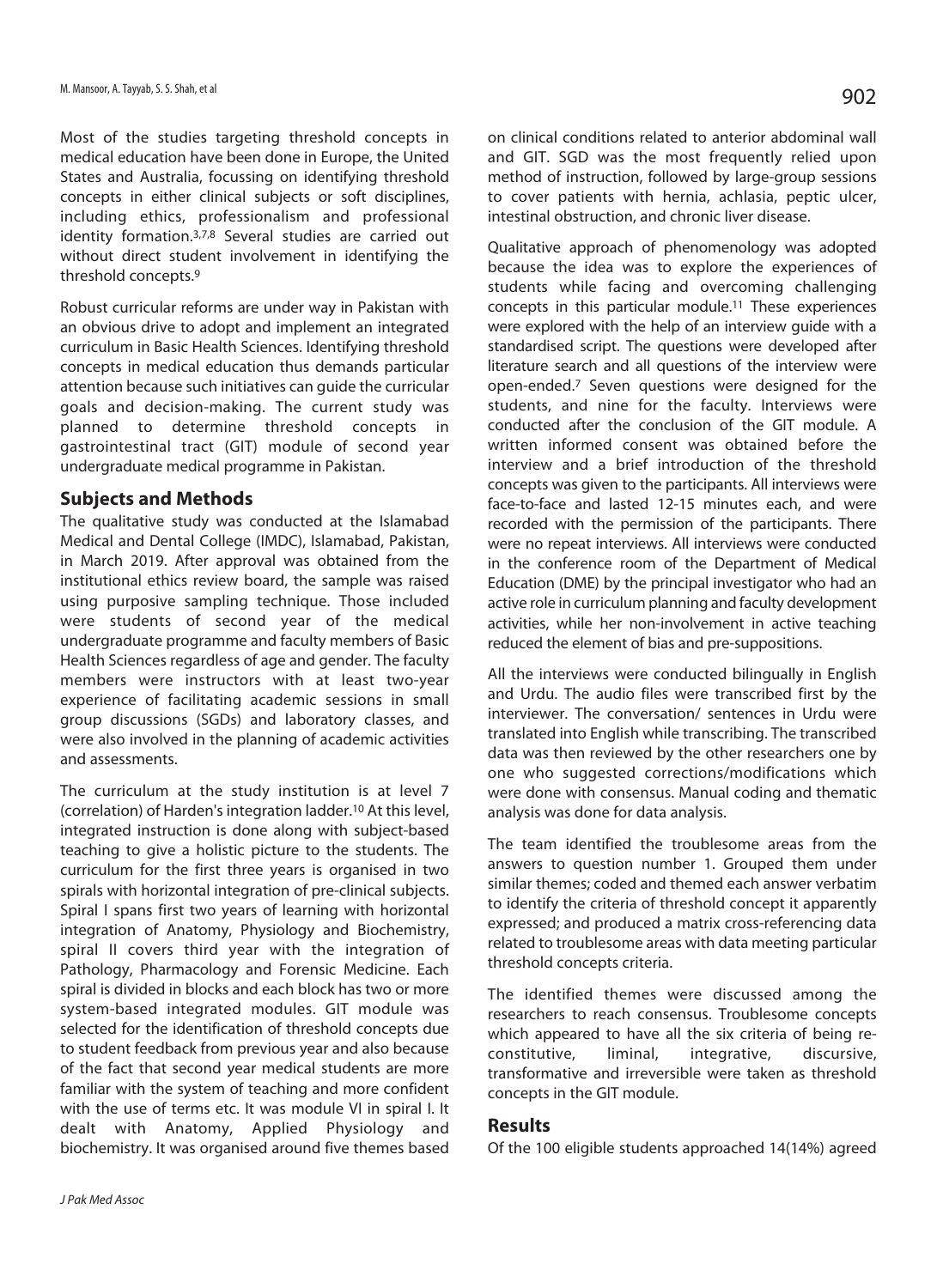|   | <b>Troublesome area</b>              | <b>Re-constitutive</b> | <b>Liminal</b> | <b>Discursive</b> | <b>Integrative</b> | <b>Transformative</b> | <b>Irreversible</b> |
|---|--------------------------------------|------------------------|----------------|-------------------|--------------------|-----------------------|---------------------|
|   | Development of GIT                   |                        |                |                   |                    |                       |                     |
| 2 | Structural/anatomical relations      |                        |                |                   |                    |                       |                     |
|   | Electron transport chain             |                        |                |                   |                    |                       |                     |
| 4 | Histology of Gl mucosa               |                        |                |                   |                    |                       |                     |
| 5 | Mesentery and peritoneal disposition |                        |                |                   |                    |                       |                     |
| 6 | Anal canal and ischio-anal fossa     |                        |                |                   |                    |                       |                     |
|   | Peristalsis                          |                        |                |                   |                    |                       |                     |
| 8 | Absorption across GIT                |                        |                |                   |                    |                       |                     |

**Table-1:** Cross-referencing of troublesome concepts with threshold concept criteria.

**Table-2:** Development of gastrointestinal tract (GIT) as a threshold concept.

| <b>Question 1</b><br><b>Troublesome</b><br>concepts | <b>Question 2</b><br>Why do you think<br>that/those concepts<br>were difficult to<br>comprehend?                                                                                                                                                               | <b>Question 3</b><br>How did you<br>manage the conflict<br>between your<br>previous knowledge<br>and previous ideas                                                                                                                                                                                                                                                                          | <b>Question 4</b><br>How did you<br>overcome the<br>encountered<br>difficulties?                                                                                                                 | <b>Question 5</b><br>How much did your<br>previous knowledge<br>help you in<br>learning?                                                                                                                                                                          | <b>Question 6</b><br>What were the 'Aha'<br>moments which<br>changed your<br>previous idea?                                                                                                                                                                                  | <b>Question 7</b><br>How did you make<br>sure that the<br>concepts have been<br>fully understood<br>and internalized?                                      |
|-----------------------------------------------------|----------------------------------------------------------------------------------------------------------------------------------------------------------------------------------------------------------------------------------------------------------------|----------------------------------------------------------------------------------------------------------------------------------------------------------------------------------------------------------------------------------------------------------------------------------------------------------------------------------------------------------------------------------------------|--------------------------------------------------------------------------------------------------------------------------------------------------------------------------------------------------|-------------------------------------------------------------------------------------------------------------------------------------------------------------------------------------------------------------------------------------------------------------------|------------------------------------------------------------------------------------------------------------------------------------------------------------------------------------------------------------------------------------------------------------------------------|------------------------------------------------------------------------------------------------------------------------------------------------------------|
|                                                     | Re-constitutive                                                                                                                                                                                                                                                | <b>Liminal</b>                                                                                                                                                                                                                                                                                                                                                                               | <b>Discursive</b>                                                                                                                                                                                | <b>Integrative</b>                                                                                                                                                                                                                                                | <b>Transformative</b>                                                                                                                                                                                                                                                        | <b>Irreversible</b>                                                                                                                                        |
| Development of GIT                                  | "I was unable to link<br>gross anatomy and<br>embryology. I think it<br>was because when I<br>study I make a picture<br>in my mind of what I<br>am studying so  <br>was unable to make a<br>picture of what was<br>happening. This was<br>the difficult thing. | "To learn that in detail<br>was quite different and<br>beyond<br>could<br>imagine.<br>get<br>how and<br>disturbed<br>why is it happening<br>like that".                                                                                                                                                                                                                                      | "I ask my sister who is a<br>doctor that can she<br>briefly explain me I<br>also discuss with my<br>friends so basically it is<br>the discussion with<br>different people that<br>helps          |                                                                                                                                                                                                                                                                   | "When I understood the<br>development of stomach<br>and its rotation it was an<br>Aha moment for me. The<br>picture that I had already<br>made was not actually<br>like this and I was like<br>"Oho! It was not like this.<br>it's this" and it changed<br>my understanding. | "I discussed it with my<br>sister and she corrected<br>me where I was wrong<br>and she acknowledged<br>me what was correct.                                |
|                                                     |                                                                                                                                                                                                                                                                | Quite honestly I do get<br>stressed out that I don't<br>know this so how I am<br>supposed to understand<br>things that are going to<br>happen next to because<br>things in embryology<br>are interlinked. So I do<br>get stressed out but I<br>kind of cope with it by I<br>watch videos from u-<br>tube. I need a visual<br>image of everything<br>especially in embryo<br>that's happening | I think of watching<br>about<br>videos<br><sub>or</sub><br>discussing with friends<br>because it helps, or just<br>correlating it with<br>diagram<br>and<br>everything, but I do<br>believe that | Last year we studied<br>the development of<br>trachea that helped me<br>to correlate with the<br>development<br>0f<br>esophagus a lot and<br>from there it became<br>easy for me that it is<br>just one pattern that is<br>happening.<br>That<br>helped me a lot. | Yeswhen I watched<br>the video, it wasn't<br>like<br>really<br>my<br>understanding and I<br>got it so this is how<br>"stomach rotation"<br>it is happening in foetal<br>life.                                                                                                | It was discussion with a<br>couple of friends, I<br>asked if I was right or<br>wrong and that was<br>the things<br>which<br>actually made me<br>confident. |
|                                                     | Whatever is taught in<br>small group discussions<br>we are making picture<br>of it in our brain<br>(imagination) that this<br>is how it would appear"                                                                                                          | In (before) SGD I feel<br>that I know everything<br>other<br>but<br>when<br>students discuss during<br>an SGD I feel that no<br>my learning is very<br>deficient.                                                                                                                                                                                                                            |                                                                                                                                                                                                  |                                                                                                                                                                                                                                                                   |                                                                                                                                                                                                                                                                              | I asked my colleagues<br>to quiz me.                                                                                                                       |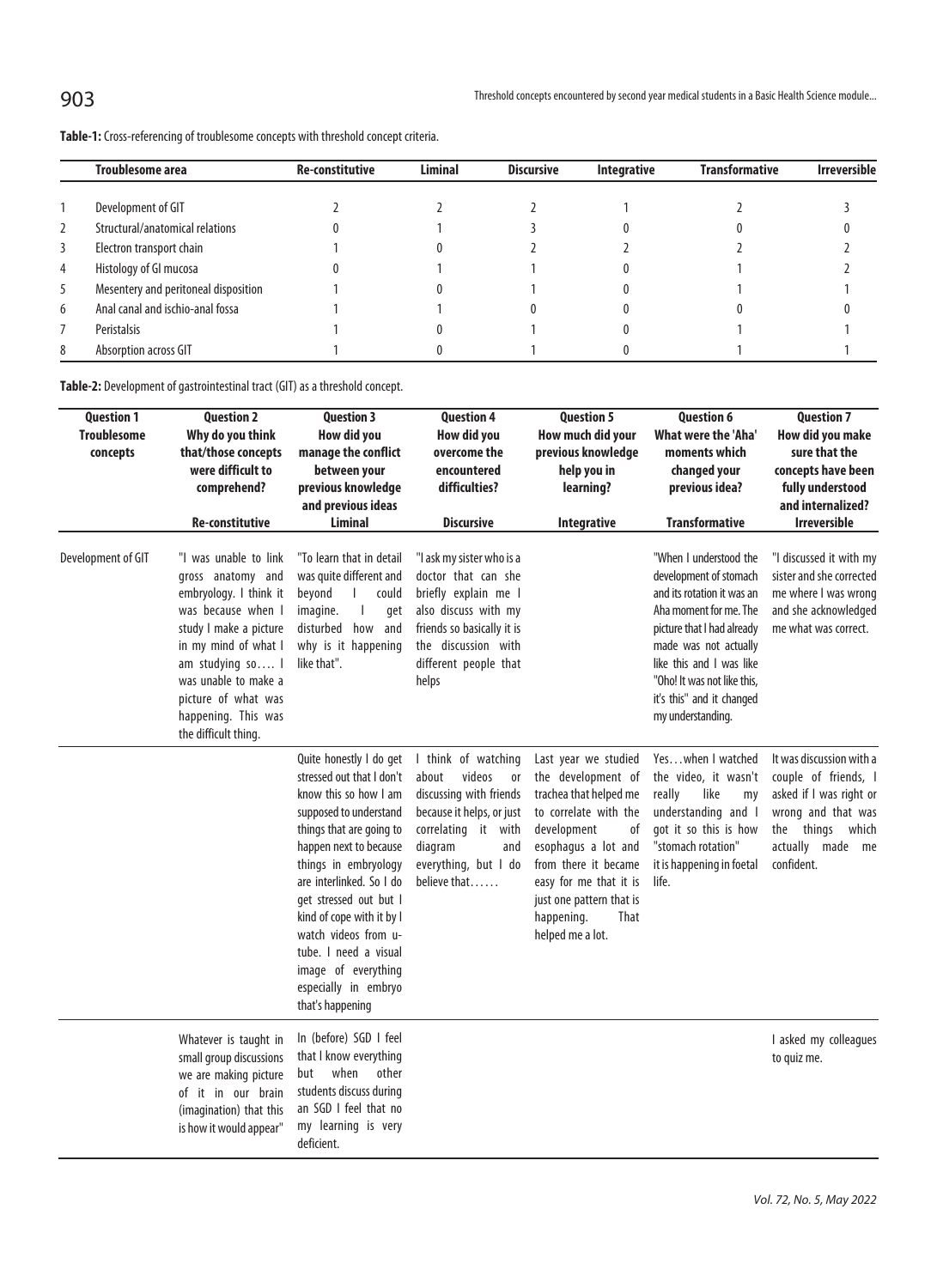| Table-3: Faculty responses to the questionnaire on threshold concepts of gastrointestinal tract (GIT). |  |  |
|--------------------------------------------------------------------------------------------------------|--|--|
|--------------------------------------------------------------------------------------------------------|--|--|

| <b>Interview Questions</b>                                                                                           | <b>Faculty 1</b>                                                                                                                                                               | <b>Faculty 2</b>                                                                                                                                                                                                                                                                                                                                           | <b>Faculty 3</b>                                                                                                                                                                                                                    | <b>Faculty 4</b>                                                                                                                                                                                                    |
|----------------------------------------------------------------------------------------------------------------------|--------------------------------------------------------------------------------------------------------------------------------------------------------------------------------|------------------------------------------------------------------------------------------------------------------------------------------------------------------------------------------------------------------------------------------------------------------------------------------------------------------------------------------------------------|-------------------------------------------------------------------------------------------------------------------------------------------------------------------------------------------------------------------------------------|---------------------------------------------------------------------------------------------------------------------------------------------------------------------------------------------------------------------|
| 1 What were /was the most<br>difficult concepts in your<br>opinion for the students in<br>this module?(Troublesome)  | 1. Embryology of GIT<br>· Folding of embryo<br>2. Peritoneal disposition<br>They did not have any idea of<br>folding of embryo and how does<br>the yolk sac enter the embryo"" | 1. Relations of stomach<br>2. Peritoneal disposition<br>• Concepts of greater and lesser<br>sac/greater and lesser omentum<br>· Difference between parietal<br>and visceral peritoneum<br>"They found the concept of lesser<br>and greater sacs difficult"<br>"They got an idea of relations of<br>stomach after I taught them with<br>the help of models" | 1. Disposition of peritoneum<br>• Mesentery<br>· Intra and extra-peritoneal<br>organs<br>2. Development of GIT<br>"Students were unable to link<br>embryological development with<br>the positioning of GIT in<br>abdominal cavity" | 1. Relations of stomach and other<br>organs<br>2. Absorption across GIT and<br>Mixing and propulsion of food                                                                                                        |
| 2 How did you identify that<br>students are in the phase of<br>confusion and ambiguity?                              | "I asked questions after the<br>lecture and got an idea that<br>students who had poor<br>foundational knowledge of<br>embryology were unable to<br>correlate things"           | "They were able to recall that<br>lesser sac is behind the stomach<br>but were confused and unable to<br>identify it on models and<br>specimen"                                                                                                                                                                                                            | "Whenever I asked any question<br>during group discussion and<br>when I marked their tests"                                                                                                                                         | While facilitating SGDs when I<br>came across their ideas                                                                                                                                                           |
| 3 Why do you think those<br>concepts were difficult for<br>students to grasp? (re-<br>constitutive)                  | "Because they had limited<br>background knowledge"                                                                                                                             | "They used their imagination<br>reading the book unless they<br>have seen specimens they can't<br>have clear concepts"<br>"Students with better<br>understanding told me that they<br>have seen videos on you-tube"                                                                                                                                        | "Cadaver dissection is helpful in<br>learning these concepts, models<br>are not that helpful."                                                                                                                                      | It seemed they were unable to<br>extract relevant information from<br>the resource material, the book<br>they study (Guyton and Hall), is<br>detailed and it is not easy for<br>novices to get it right initially " |
| 4 What steps you had taken to<br>help the students understand<br>those concepts? (liminal)                           | "I try to revise previous concepts<br>with the help of pictures and<br>summarization and then move<br>forward to talk about new<br>content"                                    | "I showed them specimens and<br>models and recommended<br>dissection videos"                                                                                                                                                                                                                                                                               | "I tried to give them the concept<br>of peritoneum as a balloon but it<br>did not do much"                                                                                                                                          | "I recommended them number of<br>resources like books and<br>animated videos. I also gave<br>them short answer questions for<br>practice."                                                                          |
| 5 Did you struggle with the<br>comprehension of the same<br>concepts when you studied?                               | "We were never taught<br>embryology the way we are<br>teaching, neither had we had any<br>concept of that."                                                                    | Yes<br>"We used to observe cadavers<br>and specimen and did not have<br>qood quality models"                                                                                                                                                                                                                                                               | Yes<br>"At that time we just memorized<br>things without understanding.<br>When I started teaching I tried to<br>understand"                                                                                                        | I don't remember                                                                                                                                                                                                    |
| 6 How did you overcome those<br>difficulties? (discursive)                                                           | "By studying in groups, open<br>discussion benefitted me"                                                                                                                      | "We did not have videos at that<br>time and used run after our<br>seniors and professors who could<br>teach us on specimen"                                                                                                                                                                                                                                | "I did dissections and it really<br>paid off".                                                                                                                                                                                      | "We studied in groups all friends<br>to understand that and it was<br>useful that lot of things were<br>clarified".                                                                                                 |
| 7 To what extent did your<br>previous knowledge help you<br>in facilitating learning those<br>concepts?(integrative) | "It helped a lot, I would make my<br>lecture presentations,<br>emphasizing the areas<br>challenging for me"                                                                    | A lot                                                                                                                                                                                                                                                                                                                                                      | "60-70 percent, my concepts<br>were refined when as a teacher I<br>thought how should I make<br>students understand and guide"                                                                                                      | "It helped me much because<br>teaching is the best way of<br>learning"                                                                                                                                              |
| 8 Describe any new approach<br>/concept you have developed<br>in GIT module.<br>(Transformative)                     | "During our days there were no<br>videos, these are good in<br>understanding certain stuff<br>especially embryology"                                                           |                                                                                                                                                                                                                                                                                                                                                            |                                                                                                                                                                                                                                     | Nothing I have noticed or<br>applied                                                                                                                                                                                |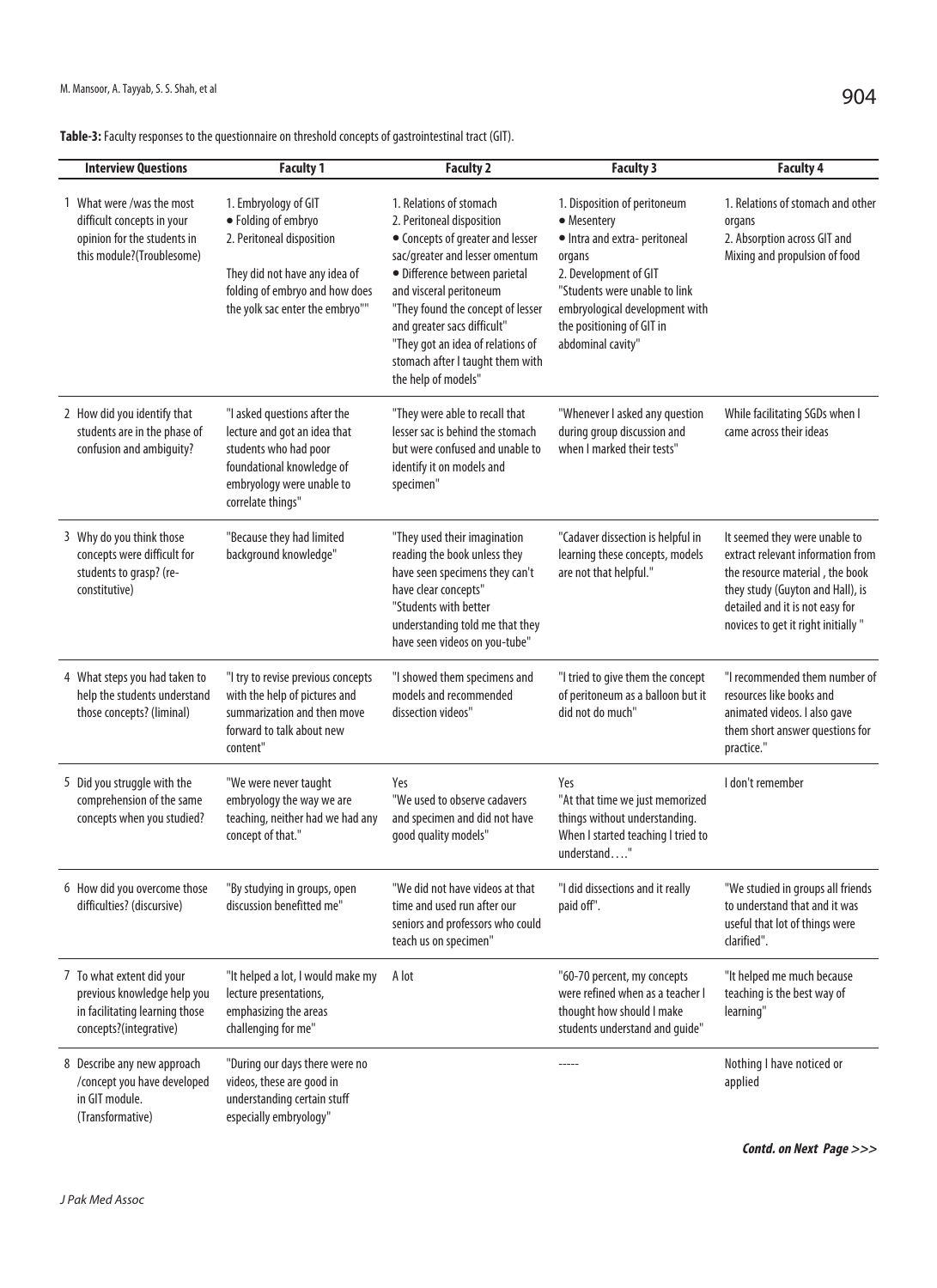#### **Contd. from Previous Page >>>**

| <b>Interview Questions</b>                                                         | <b>Faculty 1</b>                                                                                         | <b>Faculty 2</b>                                                                                                                                      | <b>Faculty 3</b>                                                                            | <b>Faculty 4</b>                                                                                                        |
|------------------------------------------------------------------------------------|----------------------------------------------------------------------------------------------------------|-------------------------------------------------------------------------------------------------------------------------------------------------------|---------------------------------------------------------------------------------------------|-------------------------------------------------------------------------------------------------------------------------|
| 9 How did you make sure that<br>concepts have been<br>assimilated by the students? | "By feedback and asking<br>questions about previously learnt<br>content, take surprise quiz at<br>times" | "I ask questions during small<br>group discussion and students<br>have to relate to the<br>models/specimens while<br>discussing, it gives me an idea" | "During group discussion I get an<br>idea of their concepts, secondly<br>by marking tests". | "I ask students who are passive<br>to summarize the discussion<br>which gives me an idea how<br>much they have gained". |

to participate, while, of the seven faculty members, 4(57%) participated. Among the students, there were 10(71.4%) females and 4(28.6%) males with overall age range 19-21years. Among the faculty members, there were 3(75%) females and 1(25%) male with overall age range 27-30 years.

Interviews with the students led to 20 broad troublesome areas. From among them, 8(40%) areas were declared troublesome by the researchers after grouping them together in multiple discussion sessions. The troublesome areas were development of GIT, anatomical relations, electron transport chain, histology of GIT mucosa, peritoneal disposition, anal canal and ischioanal fossae, peristalsis, and absorption across GIT mucosa. Only development of GIT appeared to cross-match with all the criteria outlined for threshold concepts (Table-1). The observation was based on the relevant verbatim answers of the students (Table-2).

The troublesome areas identified by the faculty members were development of GIT, peritoneal disposition, anatomical relations, absorption across GIT and peristalsis (Table-3).

Faculty response was varied about the reason of troublesomeness of these concepts. The reasons they recognised included limited background knowledge, inability to do cadaveric dissection and content overload.

On the whole it seemed that the students found the threshold concepts related to the discipline of anatomy difficult to visualise and imagine, and there was much new knowledge to handle. However, one threshold concept related to Biochemical aspect was attributed to the external factor of limited preparation time, and one related to Physiology was attributed to information overload. The faculty members, too, identified that limited background knowledge and inability to visualise the development of gut on their own could be the reason of troublesomeness of these concepts.

Students described that mostly they handled the troublesome concepts by discussing with peers or some faculty member and by watching videos. The teachers explained that they facilitated the students through the

phase of liminality by making them visualise things in a better way with the help of different techniques, videos, cadavers and specimens.

For most of the troublesome areas, the students found their previous knowledge inadequate in understanding, except for electron transport chain for which they believed their background knowledge helped them with the understanding. For development of GIT, only one out of three students thought that the previous knowledge was useful. Another interesting aspect was that students finding ischioanal fossae as a troublesome concept clearly said that they were unable to correlate the knowledge because it was related to something they had yet to study. This was because the module Reproduction is in succession of the GIT module. The faculty was of the view that although background knowledge of the students was not enough to understand the difficult concepts, but while preparing to teach, their own previous knowledge helped them a lot in identifying areas of emphasis and choosing instructional tools.

The teachers could not identify any new approach they developed during teaching this module. Students assessed their learning of troublesome concepts by discussing it with peers, seniors and facilitators. Similarly, the faculty assessed assimilation of content by learners by asking questions and marking their tests.

# **Discussion**

A total of eight areas were identified by the students as troublesome in the system-based module of GIT in spiral I of the integrated curriculum at the study institution. Most of these concepts recognised by the students matched with the ones identified by their facilitators. Development of GIT was found to be the threshold concept for this module because of having all the characteristics of the threshold concept framework.

So far, most of the studies done in identifying threshold concepts have been discipline-specific done in traditional curricula and or clinical subjects. Despite extensive search of different databases, inlcluding PubMed, ERIC and CINAHL, we could not find any study done in a systembased modular curriculum to compare the findings of the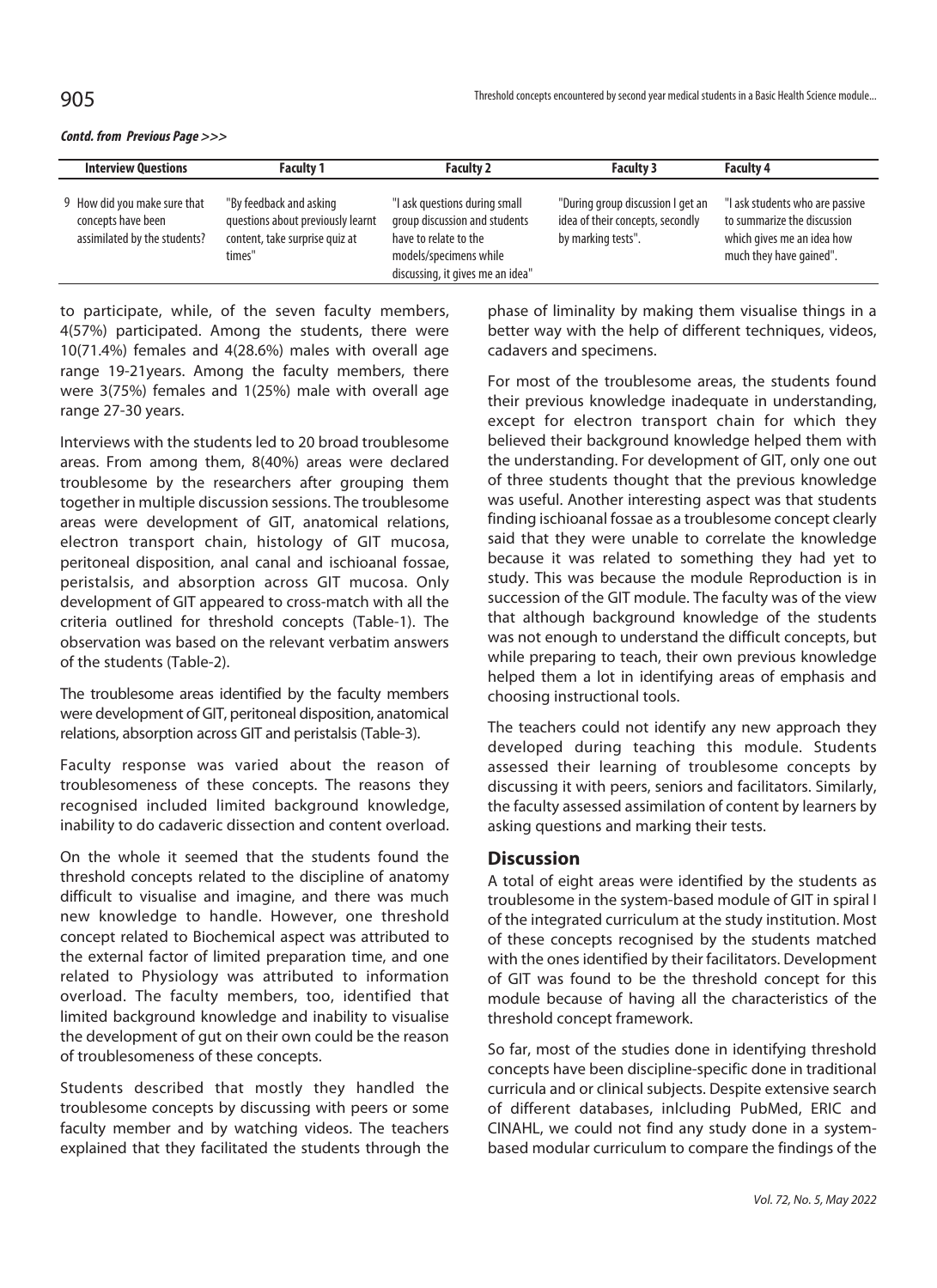current study with. A system-based curriculum is designed for correlating structure and function with the disease for better understanding and practice of medical knowledge and has the same aim as the idea of threshold concepts.

Kramer and Soley, while seeking perceptions of medical students about difficult concepts in a traditional course of Anatomy, observed that 30% of their students had difficulty in understanding omenta, mesenteries and peritoneal sac, and more than 49% faced problem with comprehension of body cavities, mesenteries and rotation of gut.12 Although the study targeted the subject of Anatomy only and the focus was not on threshold concepts, but only on the identification of troublesome areas, the findings are interestingly similar to the ones in the current study which was done in an integrated module of GIT. We used structured interviews compared to the survey approach by Kramer and Soley, yet the troublesome concepts identified in the specific areas were similar.12

Horrigan explored threshold concepts in Physiology across different modules in Biomedical Sciences and the role of laboratory class in learning these concepts. The investigator did one-on-one interviews with students and faculty to identify the threshold concepts. In GI Physiology, the threshold concept identified by the teachers was absorption across GI membrane.13 In the current study, absorption as well as peristalsis were identified as threshold concepts by one of the students and one member of the teaching staff. However, Horrigan had some interesting observations behind the troublesome nature of these threshold concepts. He observed that their foundations lay in premedical subjects, like Chemistry and Physics which were not relatable to individual experiences and were difficult to integrate. Interestingly, students and faculty members in the current study were unable to pinpoint the intellectual reason behind their threshold concepts and attributed the troublesomeness of their threshold concepts to external factors, like inadequate time for preparation, content overload and unavailability of physical aids.

Loertscher et al. identified threshold concepts in Biochemistry involving both students and experts, and came up with a list of five major threshold concepts in the subject. They observed that these concepts were interconnected with foundational biochemical ideas and constituted a conceptual network.14 The threshold concept of electron transport chain identified by students in the current study can easily fit in the categories 'steady state' and 'free energy' identified in the earlier study. They identified the threshold concept in the whole of Biochemistry in five phases and used focus group discussions (FGDs) and workshops for the purpose, while the current study did it in a limited duration module with a questionnaire already structured according to threshold concept framework. We share their belief that in planning instructional strategies for future, these threshold concepts will help focus on specific areas, like visual literacy skills, to facilitate student learning.14 They intended a reorganisation and realignment of undergraduate Biochemistry courses in the light of their findings which was exactly the aim while planning the current study. The current finding of electron transport chain as troublesome for students is verified by Forni et al. who tried different methods of instruction for teaching electron transport chain to medical students.15 They tried board games to teach this concept to first year medical students and got an encouraging response from the qualitative feedback of the students. We observed that the students struggled by consulting more books for clarification of the concept.

One of the two challenges detected by Barradell and Peseta in the identification of threshold concepts in their review was disagreement among the study participants about threshold concept in a particular discipline.4 Contrary to this finding, students and teacher in the current study broadly agreed to the three threshold concepts identified in the GI module, which surprisingly were related to the single discipline of Anatomy.

Moeller and Fawns explored threshold concepts in learning electroencephalography (EEG), and acknowledged that taking experts only as participants was a limitation to their study because experts may not be able to comprehend why a concept is troublesome for the students.7 Evgeniou and Loizou had similar suggestion that experts might differ in their opinion of troublesome concepts they faced as beginners.16 In contrast, most of our students were of the view that they had limited previous knowledge of the concepts they found troublesome. This idea was verified by the observation of their teachers as well. It was also observed that teachers found these concepts challenging for themselves during their own student life too.

Some students did identify their 'AHA!' moments for the troublesome concepts they had; some seemed still stuck in the liminal phase and had no transformative moments regarding their difficult concepts. This was a valuable insight and allowed us to examine those content areas of the GI module meticulously to come up with suggestions for future improvements.